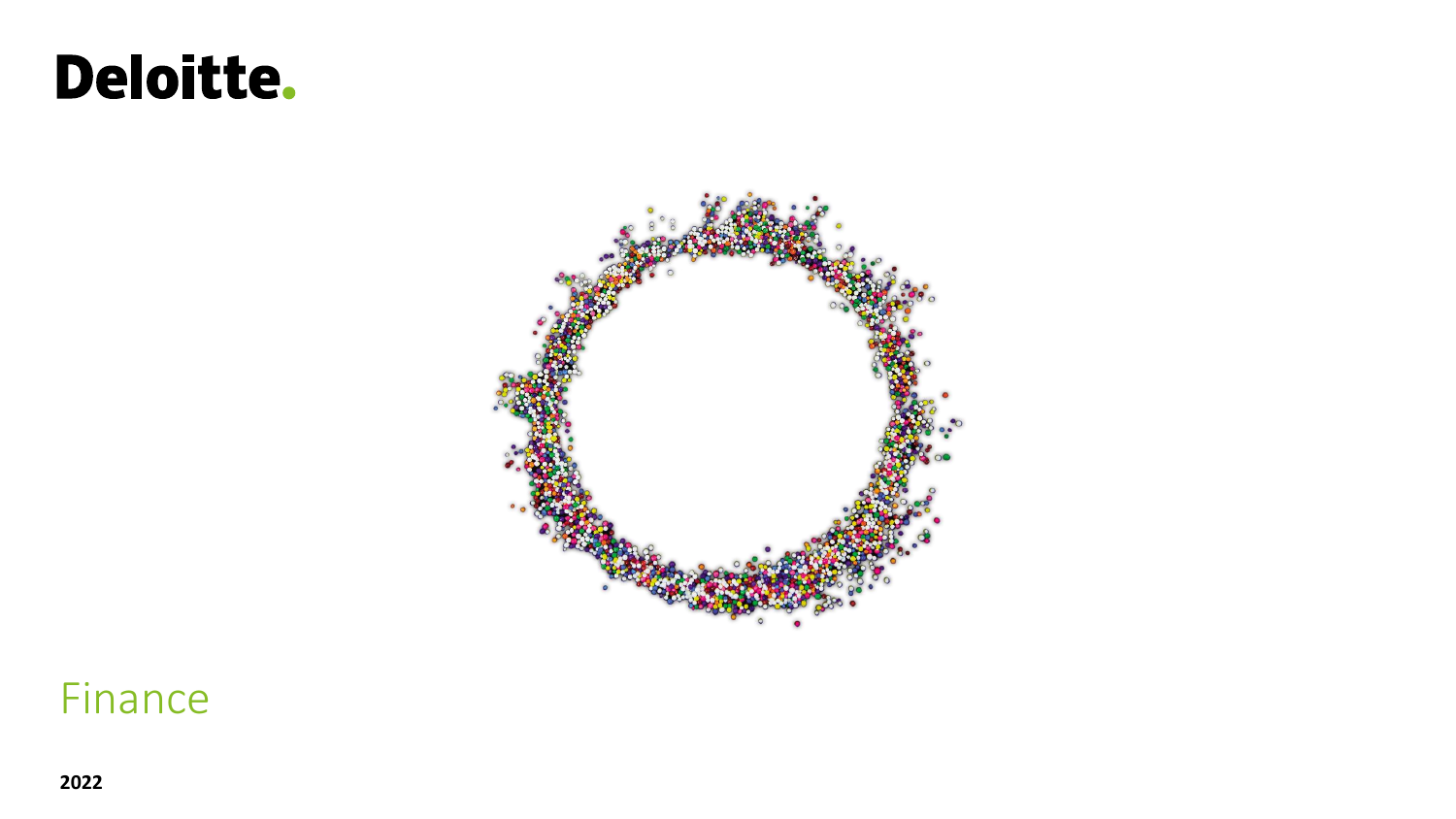### **Finance & Performance**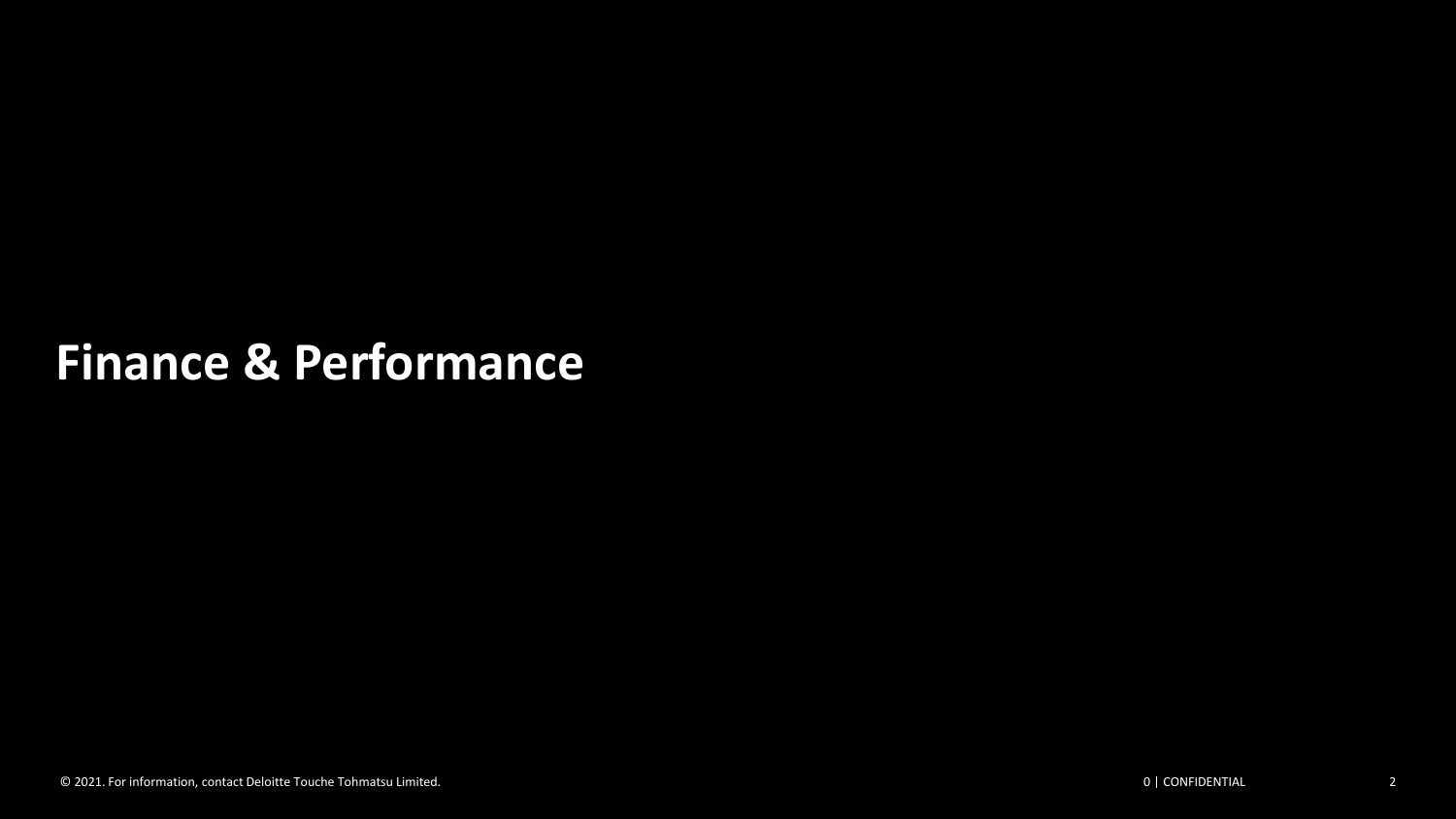### Finance & Performance

#### *We are the consultants who are Finance savvy!*



- ✓ We help public and private **CFOs and their Finance teams uplift their performance** by designing and implementing solutions tailored to their business
- ✓ On one hand, we help Finance **digitise, adapt, perform better, and grow**, through creating Finance strategies, operating models, and planning, budgeting, and forecasting mechanisms. On the other, we implement cloud based planning solutions (EPM)
- ✓ We establish **long lasting relationships with our clients** and are exposed to a **variety of industries, sectors and people** through our exciting work!



#### **What we do: What skills & backgrounds are we looking for? What skills & backgrounds are we looking for?**

- ✓ **Analytical and strategic thinkers** who can tackle an issue through a post-it note brainstorm session
- ✓ **Excellent written, soft, and adaptive skills** for communicating clearly with clients and within our team
- ✓ Eyes for **design, creativity and attention to detail** to create professional reports and presentations
- ✓ The ability to handle **ambiguity** and to **think broadly**
- ✓ **Familiarity with accounting and numeracy skills**, but we consider all backgrounds!

**Gabriel Dykes** Intern, Wellington

#### **Recent joiners and their experiences:**



I joined as a grad in 2021 and love the variety of work I am involved in. My team are so supportive of my growth and development and look out for me.



I always say that at Deloitte, everyday is different, you have the opportunity to work with a variety of clients and make an impact that matters. Also, everyone here is different and you can be yourself, as your unique perspective is valued and that's what makes Deloitte stronger.



Deloitte has given me endless opportunities to learn and grow in an exciting and challenging environment. I have been involved in sports teams, social events and community initiatives thanks to their genuine interest in the wellbeing of their people.

Starting at Deloitte has been a super awesome experience. In 8 weeks, I touched 5 projects across private and public sectors - covering operational overhauls to sustainability. If you love varied and challenging work then look no further.